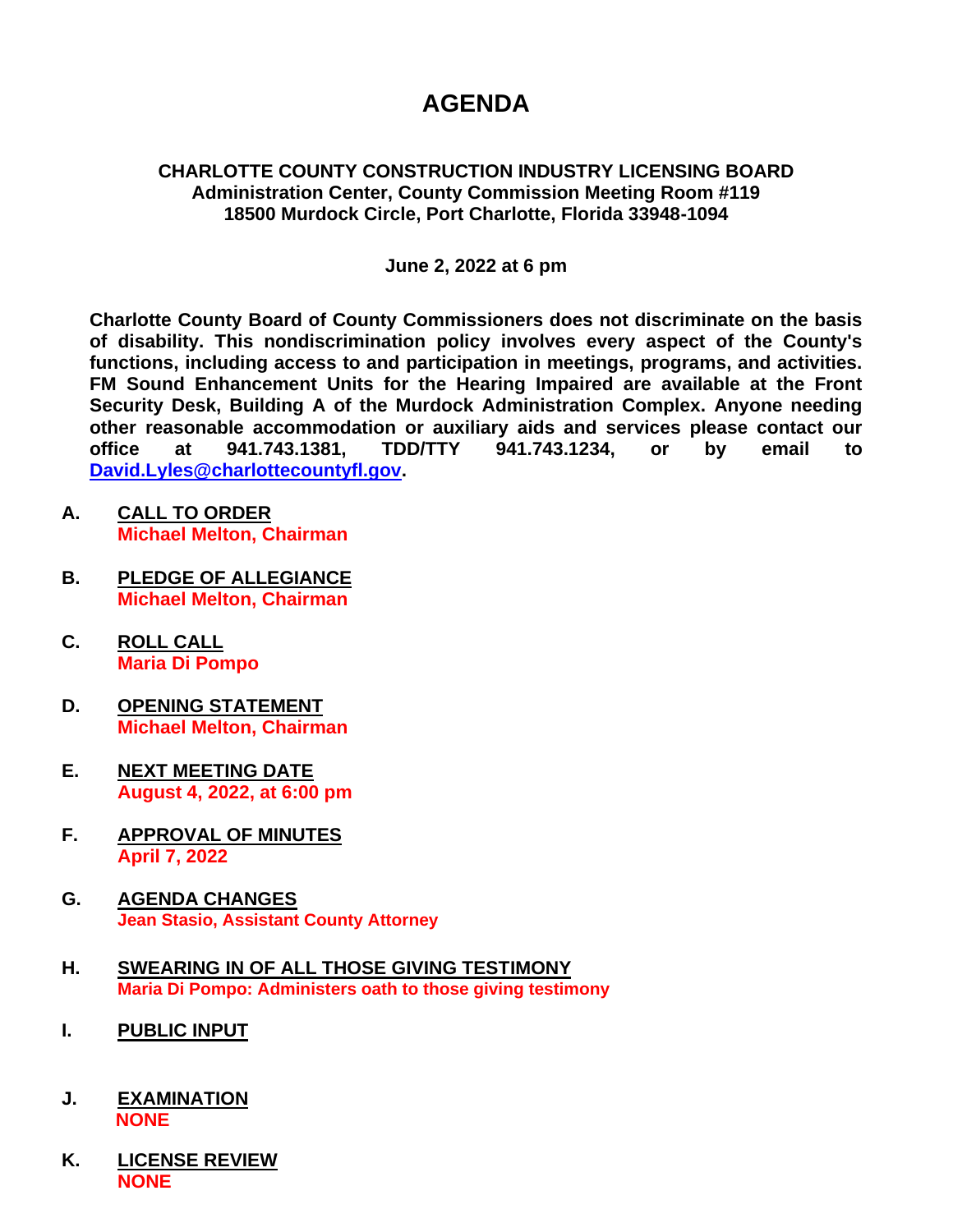# **L. CONSENT – AFFIDAVITS OF NONCOMPLIANCE FINES**

All matters listed under this item are considered to be routine and action will be accomplished by one motion without separate discussion of each item. If discussion is desired by a member of the Board, that item(s) will be removed from the Consent Agenda and considered separately. **Each case has been assessed with an additional \$20.00 for the cost of recording the lien.**

|              | Name                      | CIT No.     | Case $#$                | Amount  | <b>Officer Name</b> |                       |
|--------------|---------------------------|-------------|-------------------------|---------|---------------------|-----------------------|
| $\mathbf{1}$ | Hachey, Bruce W.          | 5871 & 5872 | CIL-22-00306            | \$2,000 | Wendy Welsh         | Lien Assessed         |
| 2            | Pennella, Thomas A.       | 6003        | CIL-22-00315            | \$1,000 | Ken Garcia          | Lien Assessed         |
| 3            | Pennella, Thomas A.       | 6004        | CIL-22-00316            | \$1,000 | Ken Garcia          | Lien Assessed         |
| 4            | Borroto, Miguel Adrian A. | 6006        | CIL-22-00309            | \$1,000 | Ken Garcia          | Lien Assessed         |
| 5            | Chacon, Salvador R.       | 6008        | CIL-22-00310            | \$1,000 | Ken Garcia          | Lien Assessed         |
| 6            | Juarez, Henry             | 6009        | CIL-22-00311            | \$1,000 | Ken Garcia          | Lien Assessed         |
|              | Alvarado, Juan            | 6010        | CIL-22-00312            | \$1,000 | <b>Ken Garcia</b>   | <b>PAID 5/24/2022</b> |
| 8            | Alvarado, Fidel           | 6011        | <del>CIL-22-00313</del> | \$1,000 | <b>Ken Garcia</b>   | <b>PAID 5/24/2022</b> |

### **M.** CONTESTING CITATIONS

| <b>Name</b>         | CIT No. | Case #       | Amount Officer Name |
|---------------------|---------|--------------|---------------------|
| Letorneau. Mark J   | 6098    | CIT-22-00030 | \$1,000 Ken Garcia  |
| 2 Letorneau, Mark J | 6099    | CIT-22-00031 | \$1,000 Ken Garcia  |

#### **N. REINSTATEMENT NONE**

#### **O. OLD BUSINESS NONE**

# **P. DISCIPLINE CASES**

- 1. **KENNETH R LUFF Tom Atkinson Native Home Improvements Certified Building Contractor License No. CBC1252703 CIL-20-00562**
- **2. FIMOTHY L THIBAULT** Ken Garcia **TLT Contracting Services, LLC Certified Building Contractor Dismissed 5/20/2022 License No. CBC1259705 CIL-20-00801**